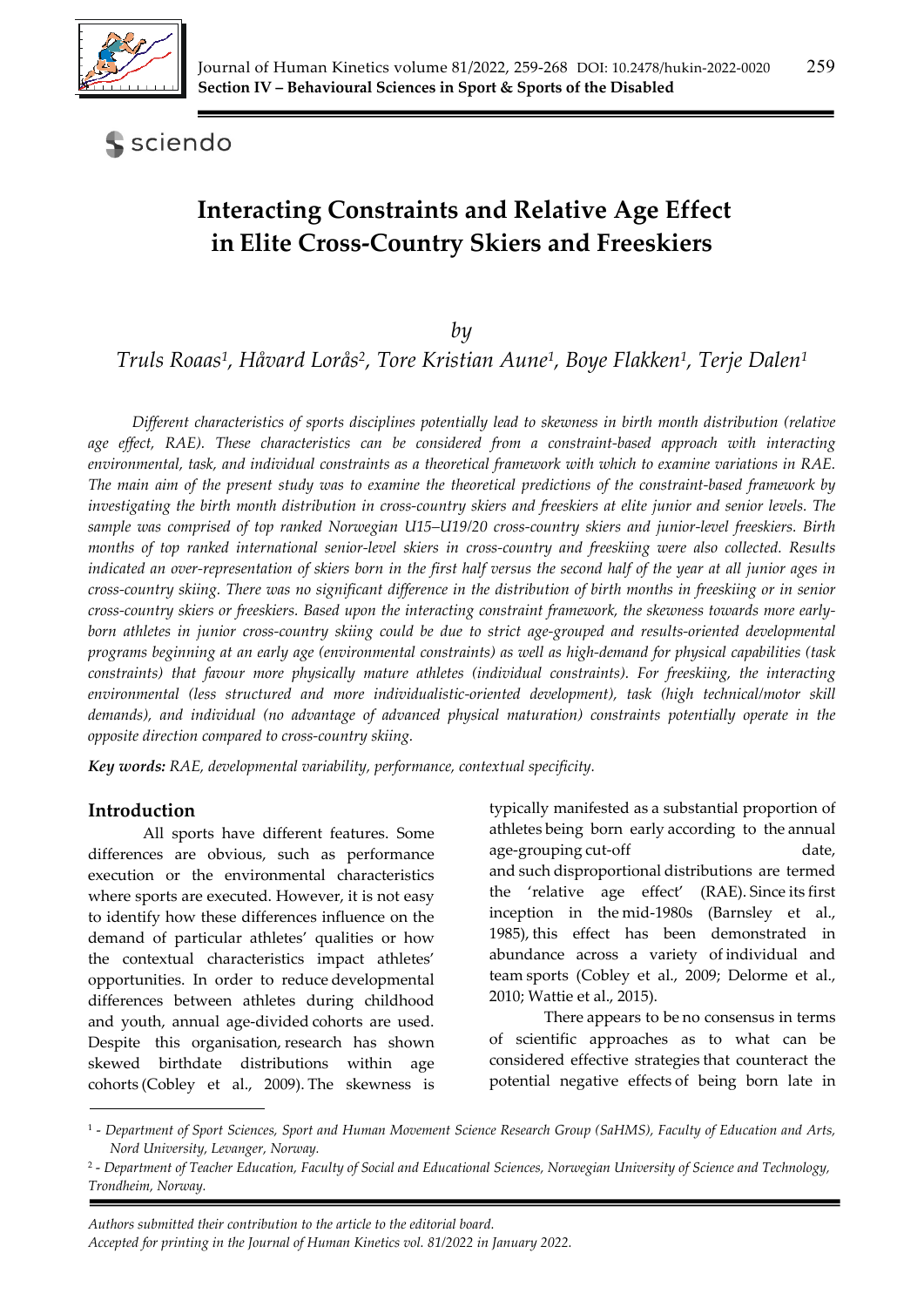one's cohort (Webdale et al., 2020). One reason for this is perhaps that RAE studies, in general, have been described as 'atheoretical', which potentially leaves a gap in both the understanding of components which impact upon relative age within and across sports and how relative age influences performance-related outcomes in sports. Thus, it seems clear that a comprehensive interdisciplinary theoretical platform is necessary to understand both the RAE phenomenon and its consequences in order to develop programs which may counter the RAE in specific sports. In this regard, Wattie et al. (2015) proposed a constraint-based model with reference to tenets from Newell (1986) as an approach to relative age research. The term 'constraints' captures conditions or factors related to the opportunities or limitations in a given context. Changes in any of these constraints are considered to alternate the relationship between various interacting constraints and, thus, possibly change the outcome. From this perspective, bidirectional interactions between individual, environmental, and task constraints influence the presence and the degree of the relative age effect in sports.

Athletes' individual constraints include structural factors (i.e., height, weight, timing/tempo of maturation) and functional factors (i.e., psychological factors) (Newell, 1986). In some sports contexts where height, body mass, strength, and power are performance advantages (e.g., volleyball, basketball, track and field, alpine skiing), early maturing athletes at any given age are likely to have a biological advantage over those athletes who mature later (Baxter-Jones, 1994). Athletes born early in a selection year will be, on average, more physically developed compared with athletes born later in the same cohort (Dalen et al., 2017). Individual physical maturation thus influences RAE in sports through what has been termed the 'maturation-selection hypothesis', which specifically states that organisational bodies responsible for selecting young athletes (e.g., coaches, talent scouts, and sport officials) are far more likely to select athletes who are more physically advanced compared with athletes in the same annual cohort. Athletes' variability in physical growth and maturation have bi-directional interactions with their ability to perform within the task constraints, influencing

the presence and magnitude of RAE (Wattie et al., 2015). Task constraints are composed of the specific nature of a particular sport, performance characteristics (e.g., whether performance requires specific qualities associated with physical, technical or motor skills), as well as rules and regulations of the sport. It is hypothesised that in traditional sports where increased physical capabilities correlate positively with selection and performance, RAEs are more likely to flourish (Wattie et al., 2015). Indeed, research has identified RAE in a number of physically demanding sports such as basketball (Delorme and Raspaud, 2009), tennis (Dudink, 1994; Edgar and O'Donoghue, 2005), alpine skiing (Müller et al., 2015), ice hockey (Nykodým et al., 2020) and handball (Schorer et al., 2009). As shown by Fonseca et al. (2019), the prediction is that high physical demands in a specific sport (task constraints) interact with maturation-selection mechanisms (individual constraints), leading to RAEs in sports that match these characteristics.

 Environmental components associated with broader social constructs can affect an athlete's development, including physical training and the competition environment, socio-cultural environment, policies, and the influence of significant others on athletes' lives. Environmental constraints also include factors such as the cultural significance of a sport in a country or region as well as different developmental and talent selection systems of a sport. In particular, the policies which regulate youth sports participation, athletes' selection, and developmental programs are hypothesised to influence RAE. For example, in a high-speed collision sport such as American football, with tremendous demands for physical capabilities in achieving high performance, one would expect the presence of RAE given the above-mentioned considerations. However, the absence of RAE in this sport has been attributed to the organisational system in American youth football in which players are placed into annual age cohorts and weight categories until late adolescence, when maturation variability typically levels out (Jones et al., 2019; MacDonald et al., 2009; Steingröver et al., 2016). Research and empirical evidence on how changes in environmental constraints interact with task and individual constraints appear to be limited (de la Rubia et al., 2020).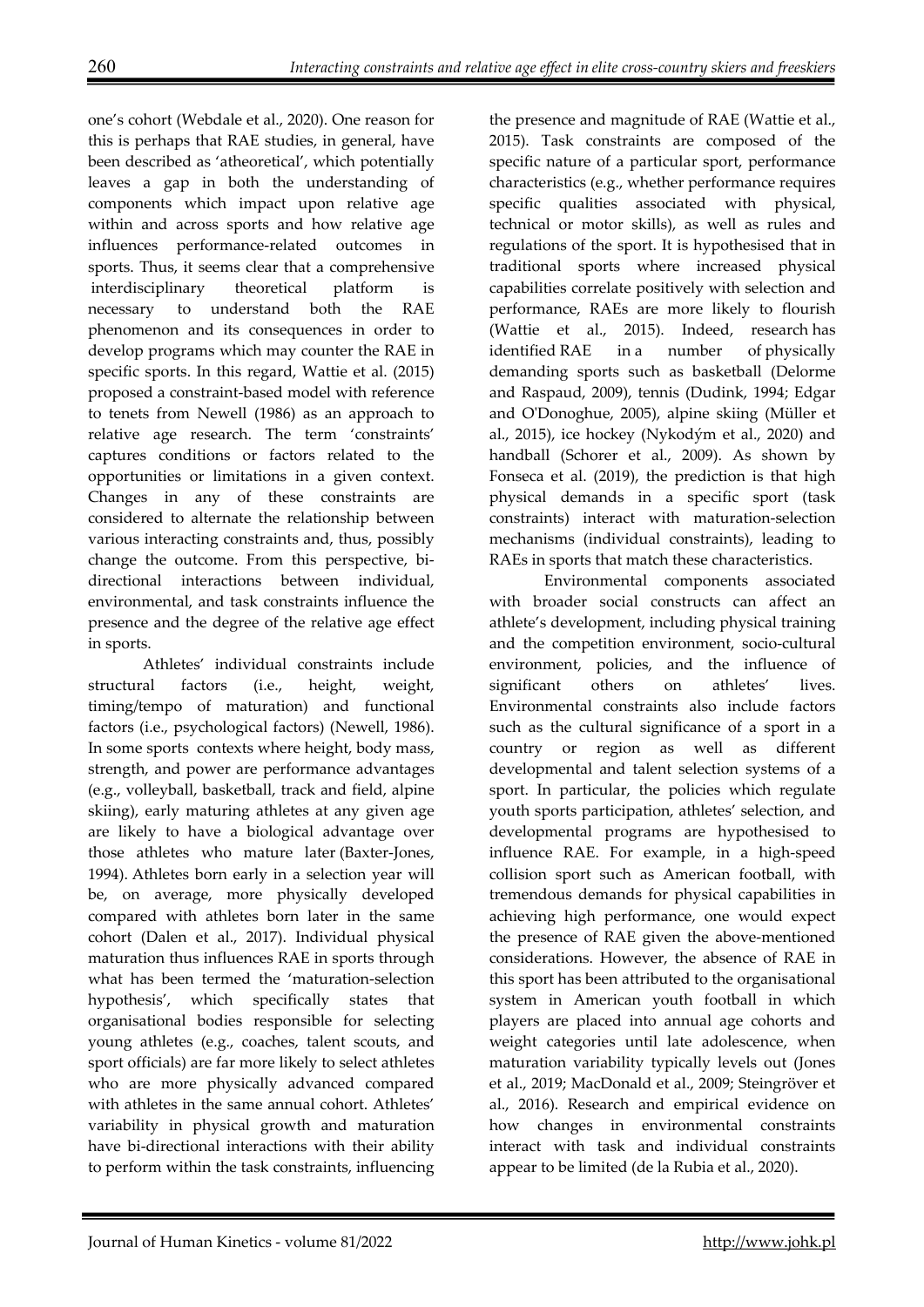Cross-country skiing and freeskiing are sports with considerable differences in terms of varying demands for physical/technical/motor capabilities and the physical environment of training and competition. Thus, these two sport contexts are particularly suited to investigate and compare RAEs because of their contextual differences in task execution (performance characteristics) and the environment (milieu, rules, regulations, etc.). Former studies within the cross-country skiing context have shown RAE in senior athletes (Baker et al., 2014) and in youth athletes (Raschner et al., 2012; Romann et al., 2018) when grouped together with other skiing disciplines. The RAE tendencies in cross-country skiing could be seen as relatively stable, although the data in this sports discipline are scarce, and to our knowledge, no studies have investigated RAE in elite cross country skiing across separate age groups and skill levels. This latter point has been shown to influence the variation in relative age effect in other sports (de la Rubia et al., 2020; Kearney et al., 2018). In addition, the current literature appears to contain no investigations of potential RAE in freeskiing.

 Cross-country skiing, the most traditional and popular skiing discipline in Norway, can be categorised as a highly organised sport where coach-led training procedures are commonly applied from a relatively early age (5–6 years old) in local clubs situated across the country. Young cross-country skiers normally follow a traditional and specified training regime influenced by a prescriptive 'best practice' with high coach involvement. Similarly, competitions, scoreboards, and assessment procedures are carried out at a relatively early age. The regional talent selection procedures begin around the age of 11–12 years and are soon followed by selection for youth national championships. By contrast, freeskiing is a modern ski discipline developed by adventure skiers worldwide that explores off-piste terrain for jumping stunts, and it typically signals a specific personal identity (Thorpe and Wheaton, 2011; Wheaton, 2004). Freeskiing could be defined as a still relatively self-organised sport, with little coach-led practice or organised athletes' developmental programs initiated from an early age. Athletes' performance development in freeskiing largely consists of, and depends upon, practicing tricks, jumps,

and other features to create challenges to overcome. In Norway, freeskiing national competitive age categories are junior (13 to 17 years) and senior (18 years and up). Freeskiing is thus an individualised sport which requires a high level of technical motor skills to complete tricks, jumps, and other movements. Competitions occur in a slope consisting of different obstacles, and performance in competition is scored on criteria such as progression, amplitude, variety, execution, and difficulty (afpjudges.com). Conversely, in crosscountry skiing (although also primarily an individualised sport), the athlete with the highest average speed wins the competition, and competitive events typically last from  $\sim$ 3 min (sprint) to  $\sim$ 2 h (50 km); it is, thus, mainly an endurance-related activity with fixed ski tracks in variable snow conditions and terrain (approximately one-third uphill, flat, and downhill). High performance in cross-country skiing is primarily related to endurance capacity and high peak oxygen uptake (VO2PEAK), movement-specific strength, and only a few repetitive skiing techniques (Sandbakk and Holmberg, 2017; Solli et al., 2018).

 Based on the presented considerations, which highlight the role of a constraint-based approach with interacting environmental, task, and individual constraints as a theoretical framework with which to explore variations in relative age effect (Wattie et al., 2015), the current study set out to examine the constraint-based frameworks' theoretical predictions by investigating the birth month distribution in cross-country skiers and freeskiers at elite junior and senior levels. Specifically, it was hypothesised that elite cross-country skiers would demonstrate systematic skewness towards earlier birth months due to a high degree of performance-oriented developmental programs from an early age (environmental constraints) and high demand for physical capabilities (task constraints) which interact to result in more physically mature athletes (individual constraints) being potentially selected (maturation-selection hypothesis). In contrast, freeskiing is considered to have a less organised practice environment and more dynamic developmental programs (environmental constraints). Freeskiing has high technical/motor skill demands with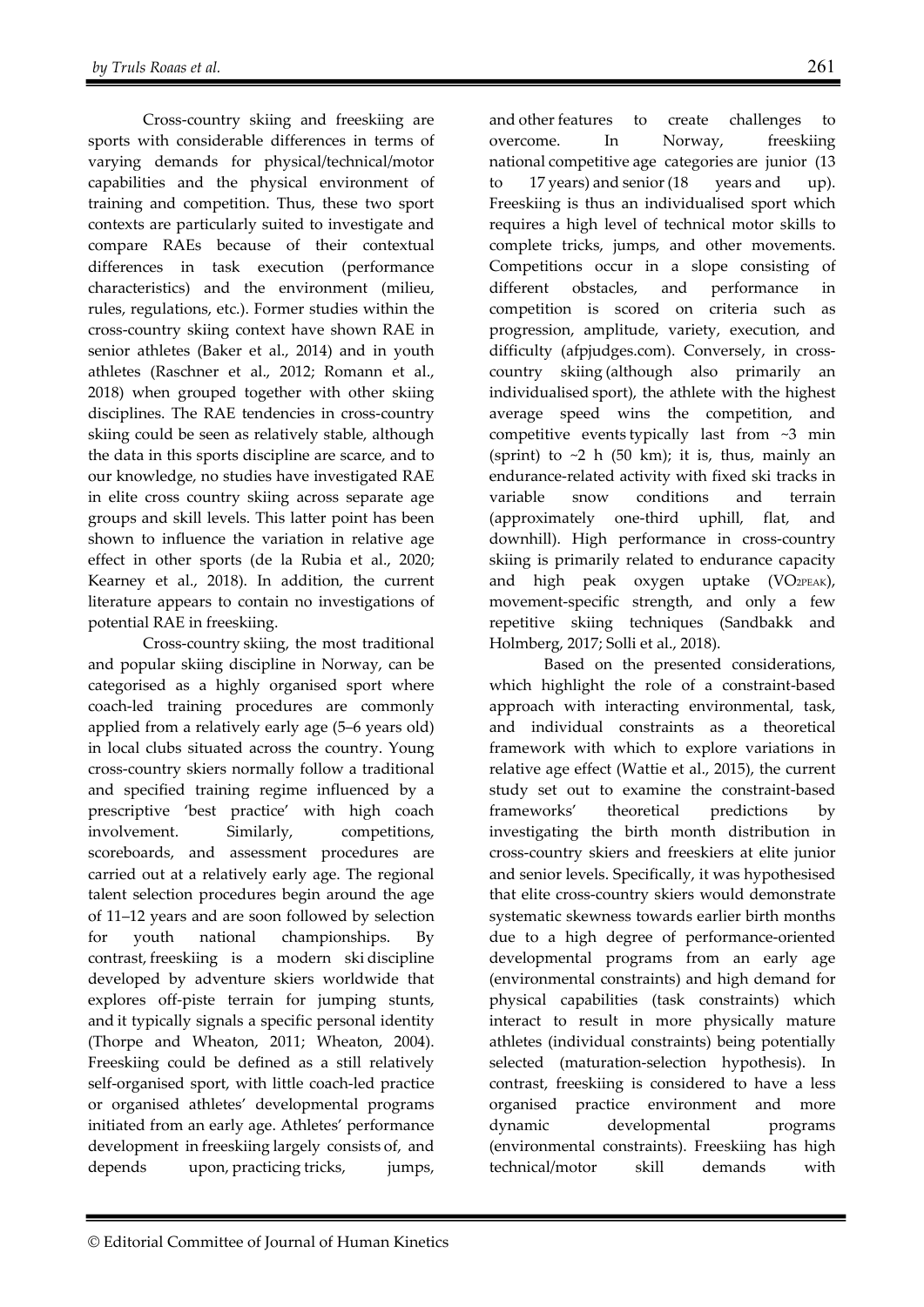individualised movement patterns (task constraints) that in principle result in no advantage of advanced physical maturation (individual constraints), therefore, it was hypothesised to be no systemic skewness in birth month distribution.

# **Methods**

The overall sample was comprised of birthdates of Norwegian male elite cross-country and freeskiers. In order to be defined as an elite skier in the present study, the athlete had to be ranked among the 50 best in his cohort. In total, data of 376 male skiers were distributed across the two skiing disciplines and different age groups (junior,  $n = 276$ ; senior,  $n = 100$ ). Birthdates of top ranked national cross-country skiers were collected in the Norwegian U15–U19/20 age categories, as well as birthdates of the Norwegian top ranked junior-level freeskiers. Junior skiers were athletes participating in either the unofficial Norwegian championship or in the Norwegian Cup. Birthdates of junior athletes were collected from rankings based on the result lists collected from the Norwegian Ski Federation (www.skiforbundet.no). The international senior skiers in cross-country and freeskiing were athletes participating in international competitions (World Cup, WC), and their birthdates were collected from the official website of the International Ski Federation (www.fisski.com). To examine RAE, athletes' birthdates were categorised according to the cut-off date of the  $1<sup>st</sup>$  of January, which is the international cutoff date for both Norwegian and international skiing. Given the study focus on elite athletes, the resultant sample size was relatively moderate. The month of birth was therefore extracted and categorised into first and second half-years according to the cut-off date. The study was conducted according to the Helsinki Declaration and approved by the Norwegian Social Science Data Services (NSD, reference number 519335).

## *Statistical analysis*

To examine relative age effects, the distribution of the participants' birth month across the first and second half-year was examined by chi-square tests  $(\chi^2)$  against an even distribution, with Cramer's  $V(\phi)$  as a measure of effect size interpreted according to Cohen (1978) as small < 0.05, medium  $\geq$  0.06 to < 0.24, and large ≥ 0.25. To examine the hypothesis that elite crosscountry skiers would demonstrate systematic skewness towards earlier birth months, chi-square tests were applied separately to the U15, U16, U17, U18, U19/20 and senior cross-country subsamples. Similarly, in order to examine the hypothesis that there is no systemic skewness in birth month distribution in freeskiers, junior and senior subsamples were subjected to chi-square analysis. Predictive Analytics Software (IBM SPSS Statistics for Windows, Version 25.0. Armonk, NY: IBM Corp.) was used for all statistical procedures with *p* < 0.05 as a statistical significance criterion.

# **Results**

In cross-country skiing, significantly more skiers [152 vs. 81,  $\chi^2$  = 21.6,  $p < 0.05$ ,  $\phi = 0.30$  (95%) CI: 0.21, 0.42)] were born in the first half versus the second half of the year across all junior ages (Figure 1A). Specifically, this difference was significant for U15 [31 vs. 17,  $\chi^2 = 4.1$ ,  $p < 0.05$ ,  $\phi =$ 0.29 (95% CI: 0.25, 0.53)] and U17 [35 vs. 11, *χ*2 = 12.5, *p* < 0.05, *ϕ* = 0.52 (95% CI: 0.33, 0.77)], albeit non-significant for U16 [31 vs. 19, *χ*2 = 2.9, *p* > 0.05, *ϕ* = 0.24 (95% CI: -0.24, 0.48)], U18 [26 vs. 16, *χ*2 = 2.4, *p* > 0.05, *ϕ* = 0.24 (95% CI: -0.24, 0.49)], and U19/20 [29 vs. 18, *χ*2 = 2.6, *p* > .05, *ϕ* = 0.23 (95% CI: -0.23, 0.47)] (Figure 2). In comparison, results indicated no statistical differences in the distribution (first half vs. second half) of the junior freeskiing sub-sample [19 vs. 24,  $\chi^2$  = 0.6, *p* > 0.05, *ϕ* = 0.12 (95% CI: -0.26, 0.33)] (Figure 1A). At the senior level, no significant differences were identified in distribution across the first and second halves of the year in either the crosscountry [23 vs. 27,  $\chi^2 = 0.3$ ,  $p > 0.05$ ,  $\phi = 0.08$  (95%) CI: -0.24, 0.25)] or the freeskiing [27 vs. 23,  $\chi^2$  = 0.3, *p* > 0.05, *ϕ* = 0.08 (95% CI: -0.24, 0.25)] sub-samples (Figure 1B).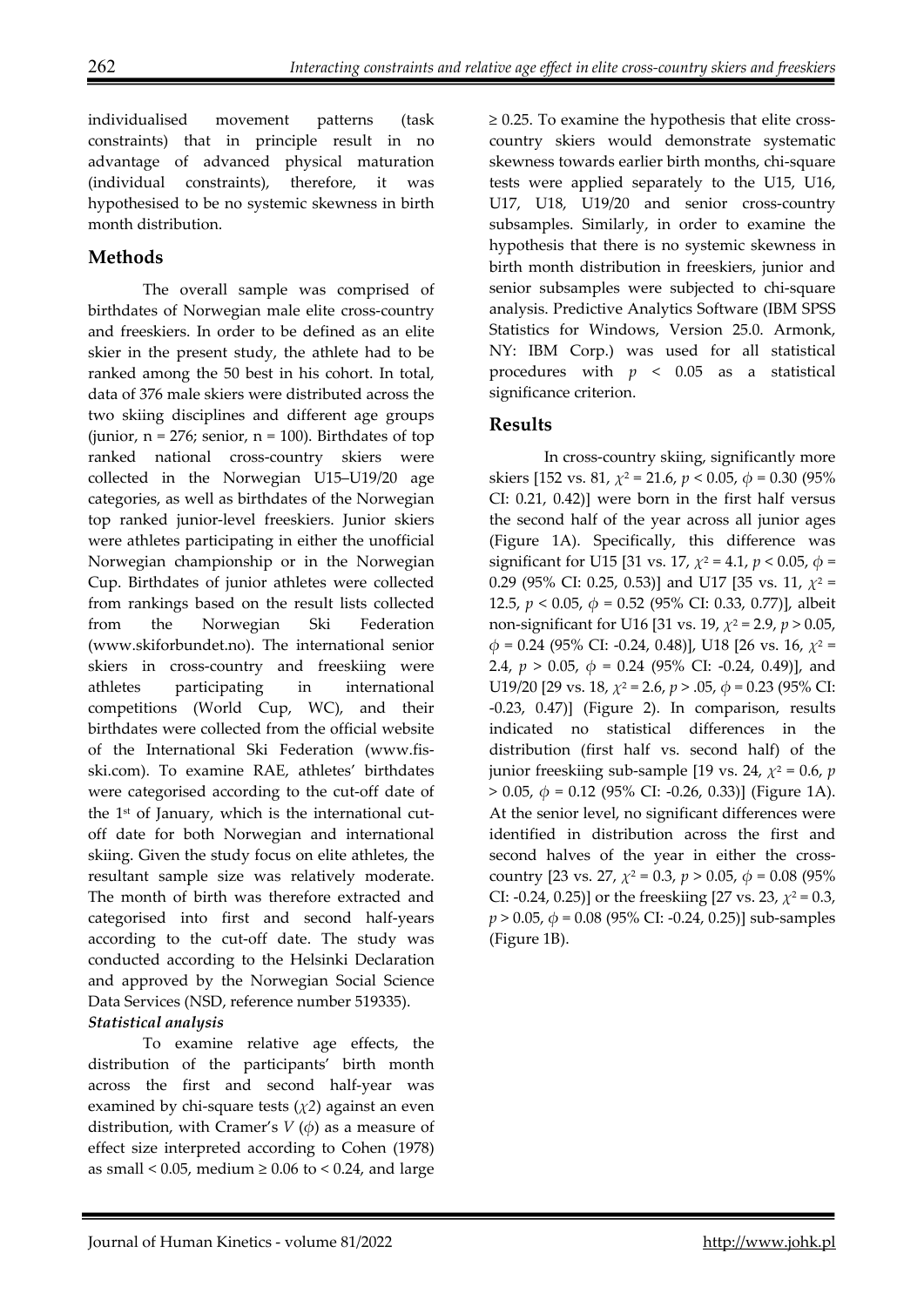

*and freeskiing (Figure 1B). \* indicates significantly higher than the second half-year*.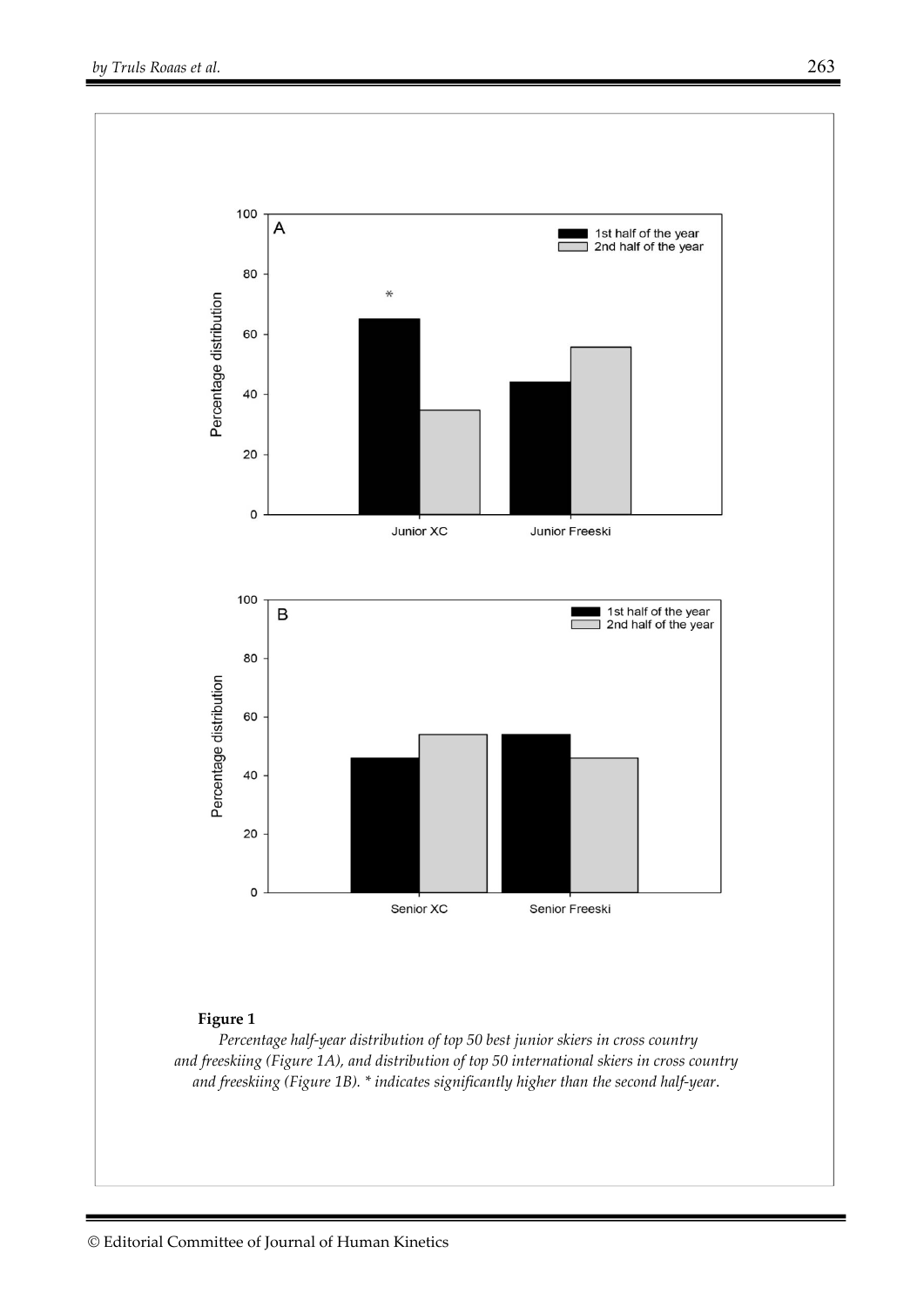

# **Discussion**

The aim of the present study was to examine the theoretical predictions of the constraint-based framework by investigating the birth month distribution in Norwegian elite crosscountry skiers and freeskiers at junior and senior levels. As hypothesised, in elite cross-country skiers at the junior level, there was systematic skewness and over-representation of athletes born in the first versus the second half of their birth year, while for freeskiers, there were no differences in the same distribution. At the senior level, no differences in the distribution of birthdates across the first and second halves of the year were identified in either cross-country skiers or freeskiers. These results are in agreement with predictions of the constraint-based model (Wattie et al., 2015), where bi-directional interactions between the respective constraints (environmental, individual, and task constraints) probably affect athletes' opportunities for development and result in competitive differences for cross-country skiers compared to freeskiers at a young age.

On average, early-born athletes are more physically developed in their age categories, and in endurance sports like cross-country skiing, physical development might be an important predictor of performance at the early stages of athletes' careers (e.g., Raschner et al., 2012). For cross-country skiing, possible consequences could be the promotion of a selection bias that might confuse 'maturation' with 'talent' (Dalen et al., 2017; Hirose, 2009). This could be problematic if individualised skiing sports which depend highly on physical performance demands, with peak performance later in development, organise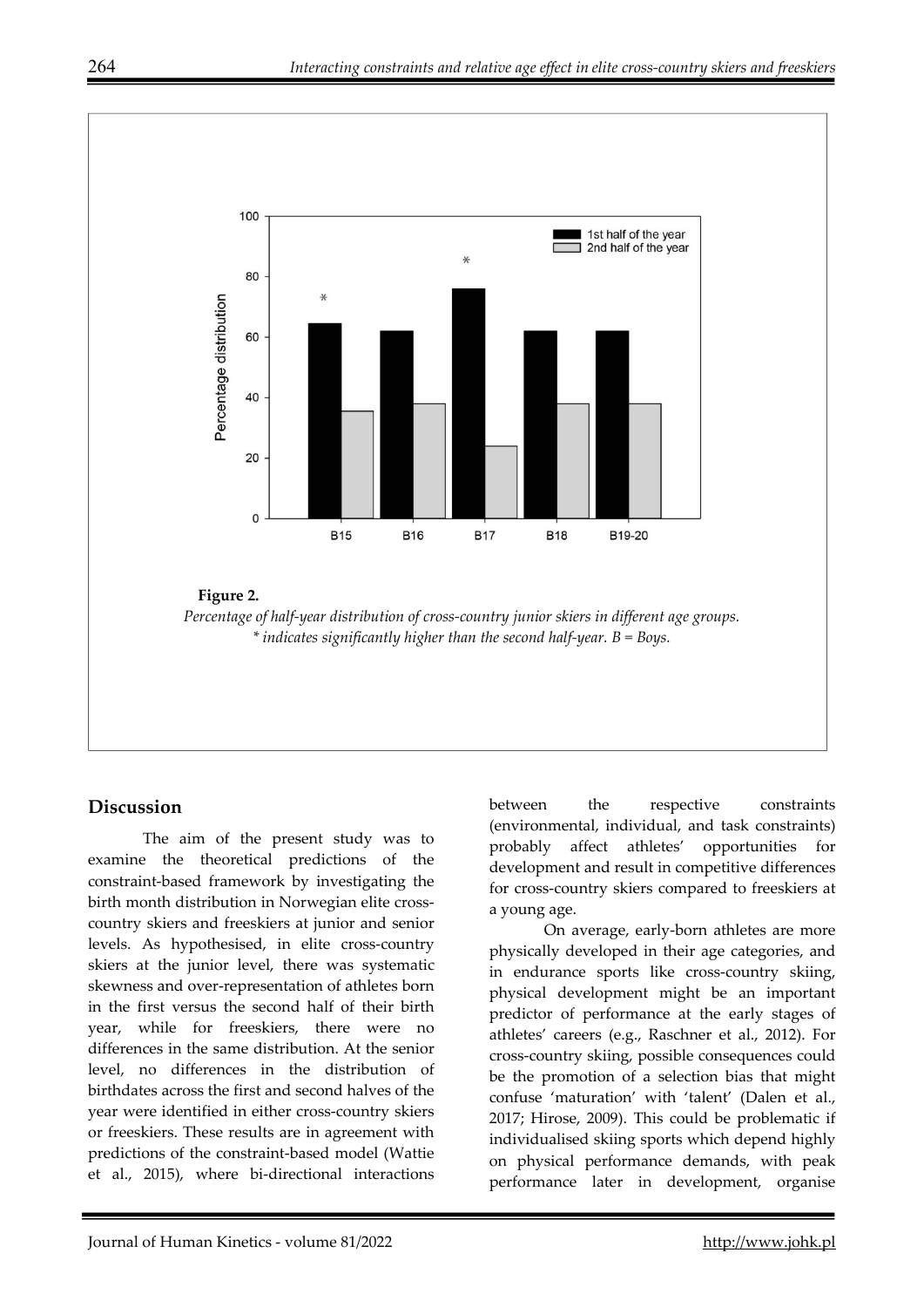themselves in a way that increases RAEs. Apparently, task constraints (e.g., physical demands) associated with freeskiing are not influenced by the RAE.

Freeskiing is classified as a compositional technical skill sport with task and individual constraints similar to other sports like gymnastics, figure skating and snowboarding. Several studies in gymnastics have demonstrated that it is advantageous to be of a smaller stature. It has been documented that RAE seemingly works in the opposite direction, and relatively late-born athletes are in the majority (Baker et al., 2014; Hancock et al., 2015). The present study does not report anthropometric data directly, but assumes that late-born athletes at the junior level are of a smaller stature. The present study showed an advantage for junior cross-country skiers born early in their birth year, presumably because of their earlier maturation compared to the competing peers born late in the same cohort. On the other hand, the results showed a tendency for an inverted RAE for junior freeskiers. Hence, individual constraints (e.g., anthropometrics) potentially play a significant role, and there is no support in other studies investigating RAEs in freeskiing. Further empirical research with anthropometric measurements and other complementary data is necessary to uncover how differences in the task and individual constraints impact the RAE in sports with different skill demands.

The findings of RAEs in junior crosscountry skiing suggest that an organisational constraint such as a strict age categorisation is associated with the higher degree of RAE seen in elite youth cross-country skiers. With traditional rule-bound constraints, together with an increase in the competition level, a stronger RAE is likely (Baker et al., 2014; Helsen et al., 1998; Musch and Grondin, 2001). Based on previous research (Baker et al., 2014), significant RAEs were found in senior male athletes in cross-country skiing; one resulting suggestion is that age categorisation is an environmental constraint leading to a prolonged RAE in top-level senior cross-country skiing. However, the results of the present study found no significant RAE in top-ranked worldclass senior cross-country skiing. Presumably, there could be several explanations for the diminishing RAE in elite senior athletes. The most obvious explanation relates to the organismic constraints based on the fact that RAE between early- and late-born athletes decreases with age and that senior-level athletes have fully matured. Secondly, other environmental constraints could cause intra-modalities between junior and senior levels, like the 'underdog effect' (Bjerke et al., 2017; McCarthy and Collins, 2014) and 'late bloomers' (Gulbin et al., 2013).

Given that the age grouping for competition in freeskiing is not restricted within annual age groups, but in junior grouping (13–17 years), there would seemingly be little advantage to being born early in the year. However, one could expect a clustering of freeskiers born in the latest years of the junior age group (i.e., 16–17 years), but this does not seem to be the case based on the distribution of birth months in this study sample. The birthdate distribution in freeskiing seems to be evenly spread out between the different year-groups and into the senior elite. The contrast between age grouping policies in crosscountry skiing and freeskiing would support the importance of bi-directional interaction between environmental and individual constraints.

The two different ski disciplines investigated in this study are defined as more traditional (cross-country skiing) or modern (freeskiing) sports. Thus, regarding differing sports cultures, modern skiing has environmental and task constraints similar to other action sports in the present time. These cultures are associated with factors such as self-organised 'do-it-yourself' philosophies, social media exposure and subcultural differences from traditional rulebound sport cultures (Thorpe and Wheaton, 2011). Freeskiing athletes have, from the beginning, created the contextual characteristics of the sport, manipulating task constraints (i.e., tricks, jumps and other features in the milieu) to invent challenges and drive themselves to their limits. Moreover, the need for strict organisation, coaching instructions and assessment is redundant. However, with an increased organisational influence in freeskiing competitions (i.e., from FIS), athletes find themselves at a crossroad. The seemingly absent RAE in freeskiing will perhaps be challenged in the future if the characteristics of the sport are changed. This proposition is related to the historical changes that have taken place in cross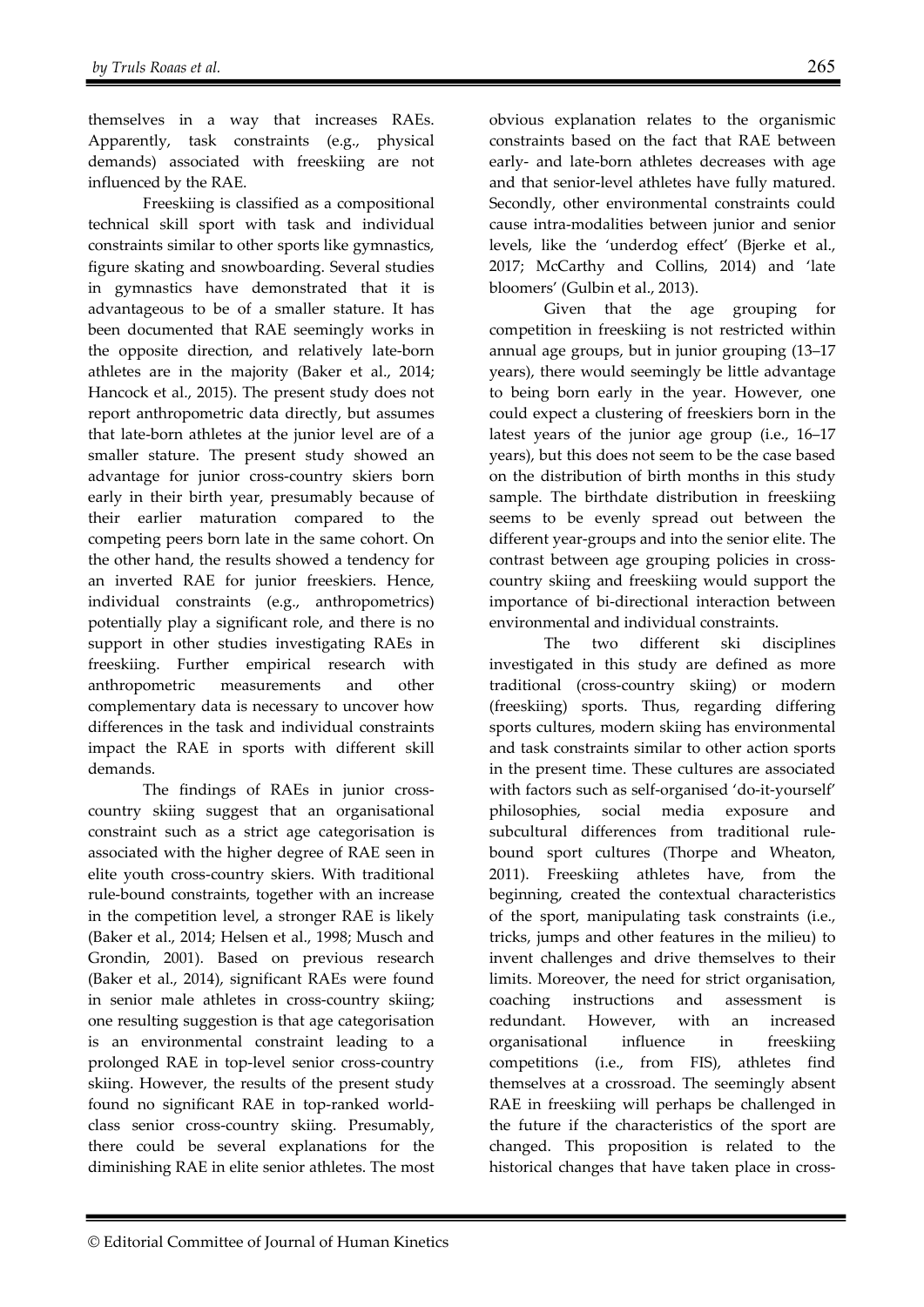country skiing, which became a more rule-bound sport in the last century when governing federations made continuous competition changes. Webdale et al. (2020) proclaim that, in general, environmental constraints do not change the nature of a task.

Organisational changes (environmental constraints) could influence task constraints, as seen in the contexts of cross-country versus freeskiing. This is exemplified through governing restrictions in techniques, cut-off dates, changes in the competition rules, and administrative decisions on what is most appropriate. Consequently, selection pressure increases in cross-country skiing from a young age, and the search for a few 'appropriate' cross-country athletes enhances several documented RAE effects like the 'Pygmalion effect' and the 'Matthew effect' (Hancock et al., 2013). The 'Pygmalion effect' indicates self-fulfilling prophecies based on higher expectations placed upon an individual that lead to better attainment by the individual (Rosenthal and Jacobson, 1968). The 'Matthew effect' refers to differences in achievements as a function of unevenly distributed facilities in sports, most notably better coaches, better training facilities, better opponents, and the like (Merton, 1968).

The results from the current study need to be interpreted against a relatively modest sample size. However, the total  $n = 376$  emerged as a consequence of examining the predictions of the constraint-based model (Wattie et al., 2015) in two sports (freeskiing and cross-country skiing) that are situated in a Norwegian context and still dissimilar in task and environmental characteristics. Furthermore, the study was restricted to top-ranked elite level performers, as the skill level has been found to impact RAE (de la Rubia et al., 2020). These sample characteristics are necessary in order to be able to examine the possible interactions of task, environmental and individual constraints and their effect on RAE. As discussed by Gibbs et al. (2015), RAE data have some unique features in sports research, as samples are not typically drawn from a larger population, but represent the entire population studied. In some cases, this might even render the use of inferential statistics unnecessary.

In the context of the current study, most of the Norwegian elite junior/senior athletes in freeskiing and cross-country skiing were included, and thus a substantial proportion of this specific population. Still, it is certainly necessary to examine the predictions from the constraintbased model in both larger and more international samples of elite athletes, and the current study represents an initial step in this direction. Future studies should provide nuanced and longitudinal data on interacting constraints which affect RAE. However, adding to the current literature on relative age effect, this study examined a novel context based on a constraint-based theoretical framework.

It was hypothesised that systematic skewness would exist towards earlier birth months in elite junior cross-country athletes in each annual cohort. In the junior cross-country skiing sample, 65% of the athletes were born in the first half of the year. This indicates that the sport-specific criteria for performance favour the early-born athlete in junior levels in cross-country skiing. However, there was no skewness in birth distribution among either senior cross-country skiers or junior and senior freeskiers. The respective constraints potentially operate differently, but it is difficult to identify the arbitrative constraint causing the differences in RAE within the present dataset and the current constraint-based theoretical framework. According to our findings, it could be beneficial for coaches and policymakers in cross-country skiing to carry out long term monitoring of performance characteristics in relation to the maturational level of skiers. In order to reduce RAE in junior cross-country skiing, both coaches and policymakers in cross-country skiing should be aware of athletes' performance related to shortterm variables, which does not reflect the prospective potential of an athlete. Cross-country skiing may risk losing 'late bloomers' when inappropriate selection models and competition formats are used (duration time, track profiles) in junior groups.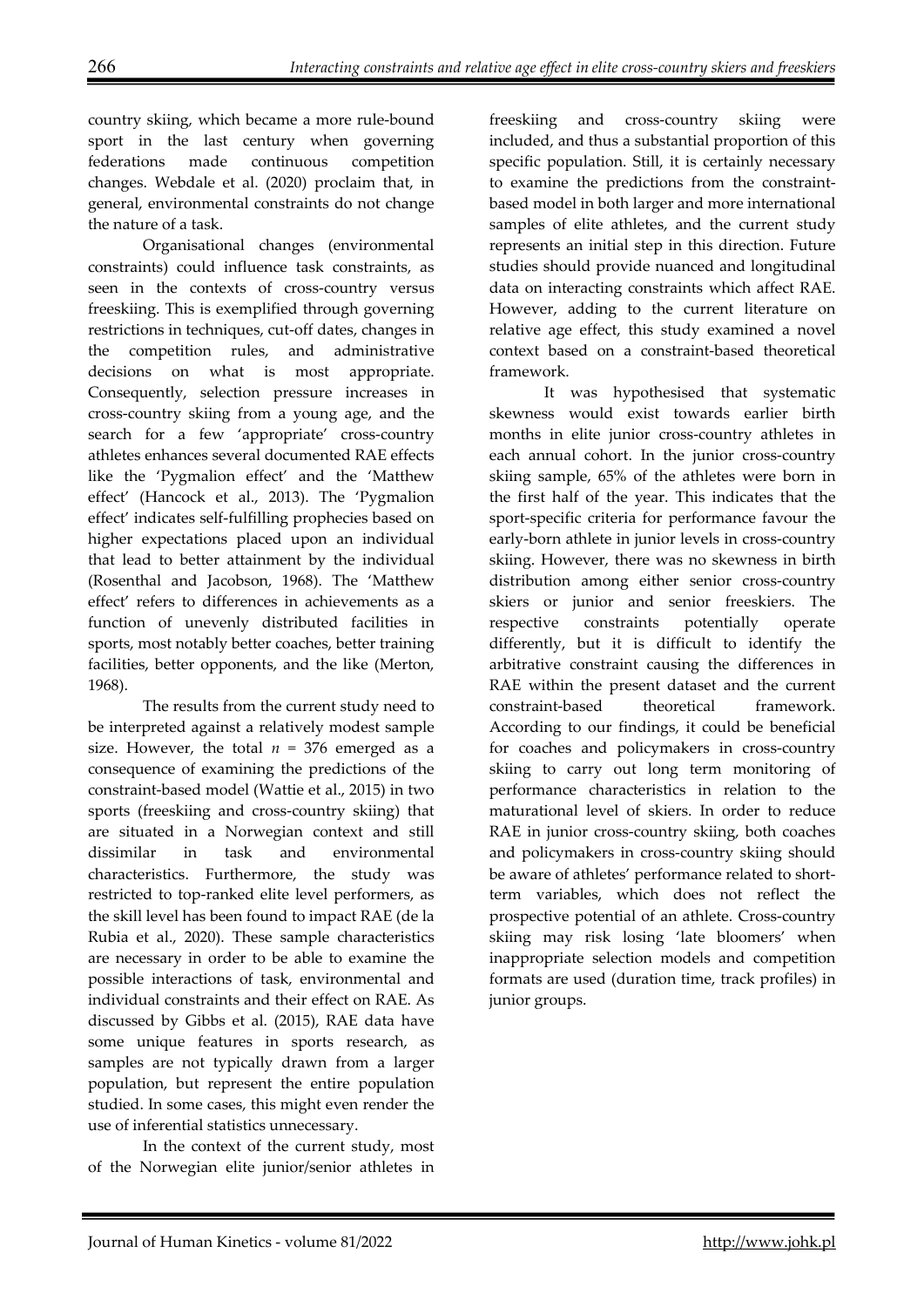## **Acknowledgements**

The authors of this study received no funding for this investigation and have no conflicts of interest.

### **References**

- Baker, J., Janning, C., Wong, H., Cobley, S., Schorer, J. (2014). Variations in relative age effects in individual sports: Skiing, figure skating and gymnastics. *European Journal of Sport Science, 14*(sup1), 183-190.
- Barnsley, R. H., Thompson, A. H., Barnsley, P. E. (1985). Hockey success and birthdate: the relative age effect. *CAHPER Journal, 51*(8), 23-28.
- Baxter-Jones, A. (1994). Born too late to win? *Nature, 370*, 186.
- Bjerke, Ø., Pedersen, A. V., Aune, T. K., Lorås, H. (2017). An inverse relative age effect in male alpine skiers at the absolute top level. *Frontiers in psychology*, *8*, 1210.
- Cobley, S., Baker, J., Wattie, N., McKenna, J. (2009). Annual Age-Grouping and Athlete Development. *Sports Medicine, 39*(3), 235-256.
- Cohen, J. (1978). *Statistical power analysis for the behavioral sciences*(Revised edition. ed.).
- Dalen, T., Ingvaldsen, R. P., Roaas, T. V., Pedersen, Arve V., Steen, I., Aune, T. K. (2017). The impact of physical growth and relative age effect on assessment in physical education. *European Journal of Sport Science, 17*(4), 482-487.
- de la Rubia, A., Lorenzo-Calvo, J., Lorenzo, A. (2020). Does the relative age effect influence short-term performance and sport career in team sports? A qualitative systematic review. *Frontiers in Psychology*, 11.
- Delorme, N., Boiche, J., Raspaud, M. (2010). Relative age and dropout in French male soccer. *Journal of Sports Sciences, 28*(7), 717-722.
- Delorme, N., Raspaud, M. (2009). The relative age effect in young French basketball players: a study on the whole population. *Scandinavian Journal of Medicine & Science in Sports, 19*(2), 235-242.
- Dudink, A. (1994). Birth date and sporting success. *Nature, 368*, 592.
- Edgar, S., O'Donoghue, P. (2005). Season of birth distribution of elite tennis players. *Journal of Sports Sciences, 23*(10), 1013-1020.
- Fonseca, F. S., Figueiredo, L. S., Gantois, P., de Lima-Junior, D., Fortes, L. S. (2019). Relative age effect is modulated by playing position but is not related to competitive success in elite under-19 handball athletes. *Sports*, *7*(4), 91.
- Gibbs, B. G., Shafer, K., Dufur, M. J. (2015). Why infer? The use and misuse of population data in sport research. *International review for the sociology of sport*, 50(1), 115-121.
- Gulbin, J., Weissensteiner, J., Oldenziel, K., Gagné, F. (2013). Patterns of performance development in elite athletes. *European Journal of Sport Science*, *13*(6), 605-614.
- Hancock, D. J., Adler, A. L., Côté, J. (2013). A proposed theoretical model to explain relative age effects in sport. *European Journal of Sport Science*, *13*(6), 630-637.
- Hancock, D. J., Starkes, J. L., Ste-Marie, D. M. (2015). The relative age effect in female gymnastics: A flip-flop phenomenon. *International Journal of Sport Psychology*, *46*(6), 714-725.
- Helsen, W. F., Starkes, J. L., Van Winckel, J. (1998). The influence of relative age on success and dropout in male soccer players. *American Journal of Human Biology, 10*(6), 791-798.
- Hirose, N. (2009). Relationships among birth-month distribution, skeletal age and anthropometric characteristics in adolescent elite soccer players. *Journal of Sports Sciences, 27*(11), 1159-1166.
- Jones, C., Visek, A. J., Barron, M. J., Hyman, M., Chandran, A. (2019). Association between relative age effect and organisational practices of American youth football. *Journal of Sports Sciences, 37*(10), 1146-1153.
- Kearney, P. E., Hayes, P. R., Nevill, A. (2018). Faster, higher, stronger, older: relative age effects are most influential during the youngest age grade of track and field athletics in the United Kingdom. *Journal of Sports Sciences*, *36*(20), 2282-2288.
- MacDonald, D., Cheung, M., Côté, J., Abernethy, B. (2009). Place but not Date of Birth Influences the Development and Emergence of Athletic Talent in American Football. *Journal of Applied Sport Psychology, 21*(1), 80-90.
- McCarthy, N., Collins, D. (2014). Initial identification & selection bias versus the eventual confirmation of talent: evidence for the benefits of a rocky road? *Journal of Sports Sciences*, 32(17), 1604-1610.